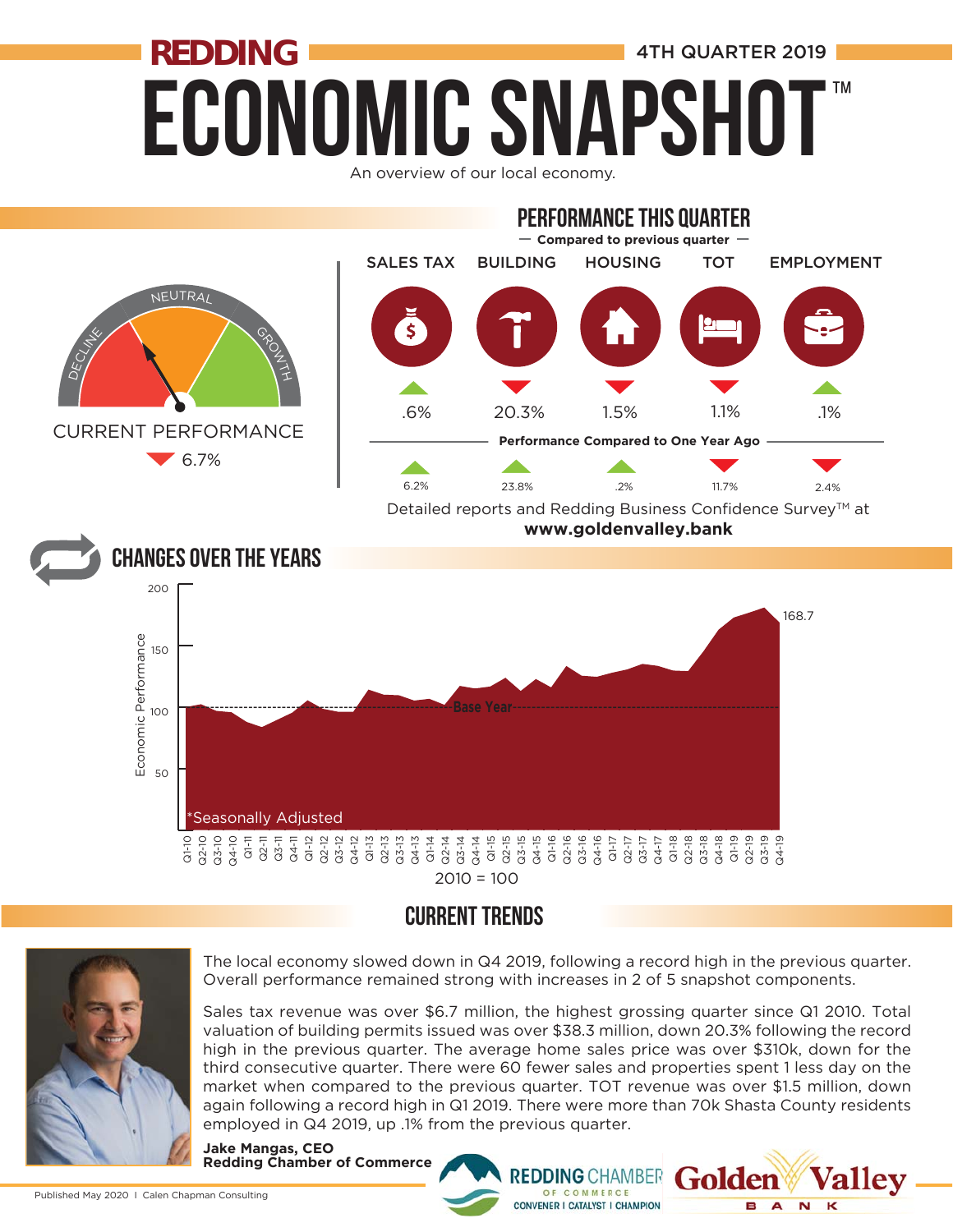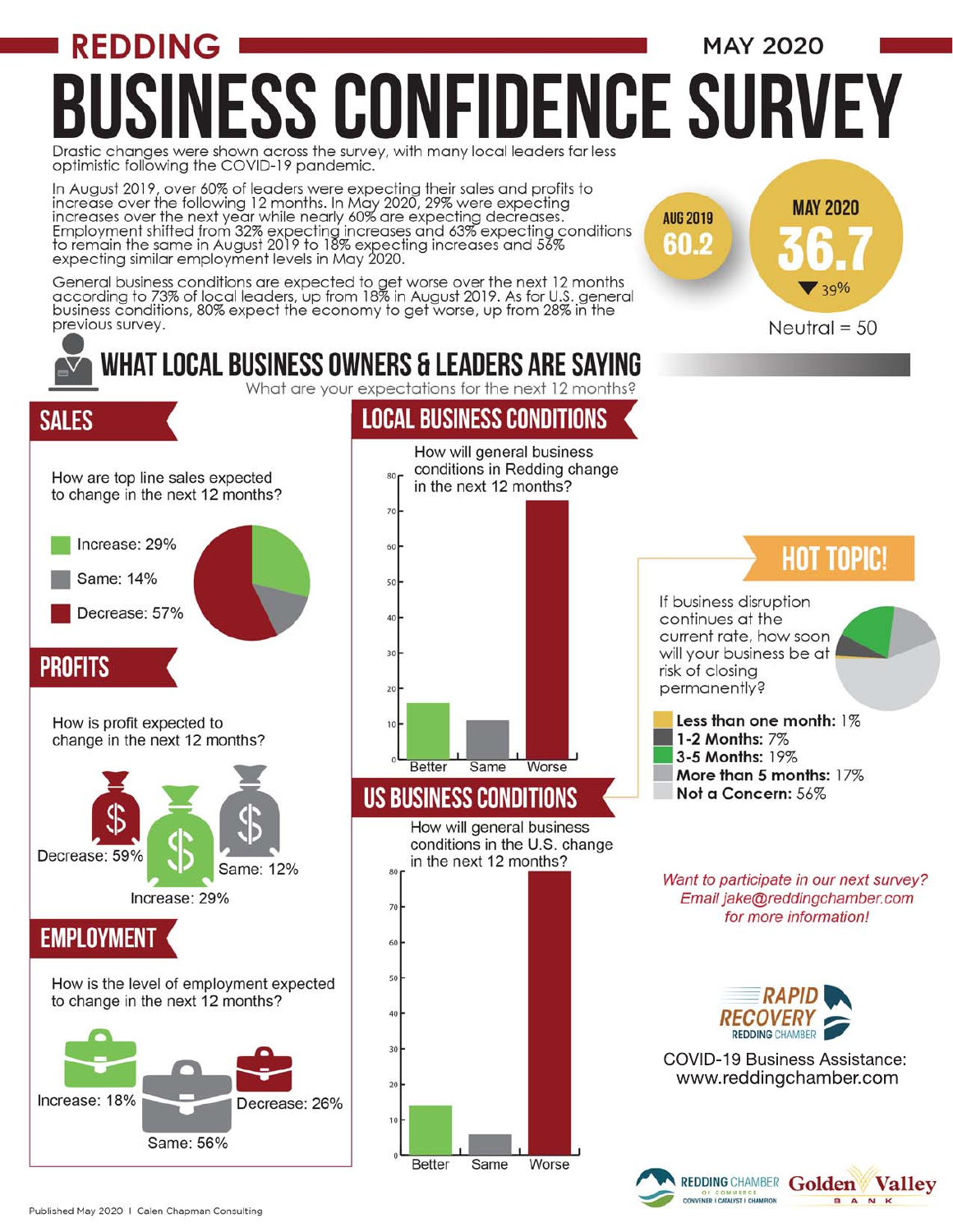### Economic Snapshot **REDDING ALL AND REDDING 4TH QUARTER 2019** ™





# 4TH quarter trend

Total sales tax revenue was over \$6.7 million in Q4 2019, the highest grossing level since 2010. This was the second consecutive quarterly increase for sales tax.

Sales tax has continued to be a strong component of the snapshot, with the strongest quarters happening over the past year. In 2019, total revenue was over \$26.5, up from \$24.2 million in 2018, and up from \$14.3 million in 2010. There have been consistent increases in this component, which has helped maintain a strong upward trend. **Redding Chamber of Commerce**<br> **Redding Chamber of Commence** Consecutive quarterly increase<br>
Sales tax has continued to be as<br>
snapshot, with the strongest quarterly increase<br>
Sales tax has continued to be as<br>
snapshot, wi

It is important to note that the data shown does not reflect any impacts from COVID-19, which will be shown on future reports.

The May 2020 Redding Business Confidence Survey shows 29% of business leaders expect their sales to increase over the next 12 months.

#### **Jake Mangas, CEO**

More Economic Snapshot information available at www.goldenvalley.bank



#### 4TH QUarter Sales Tax Performance



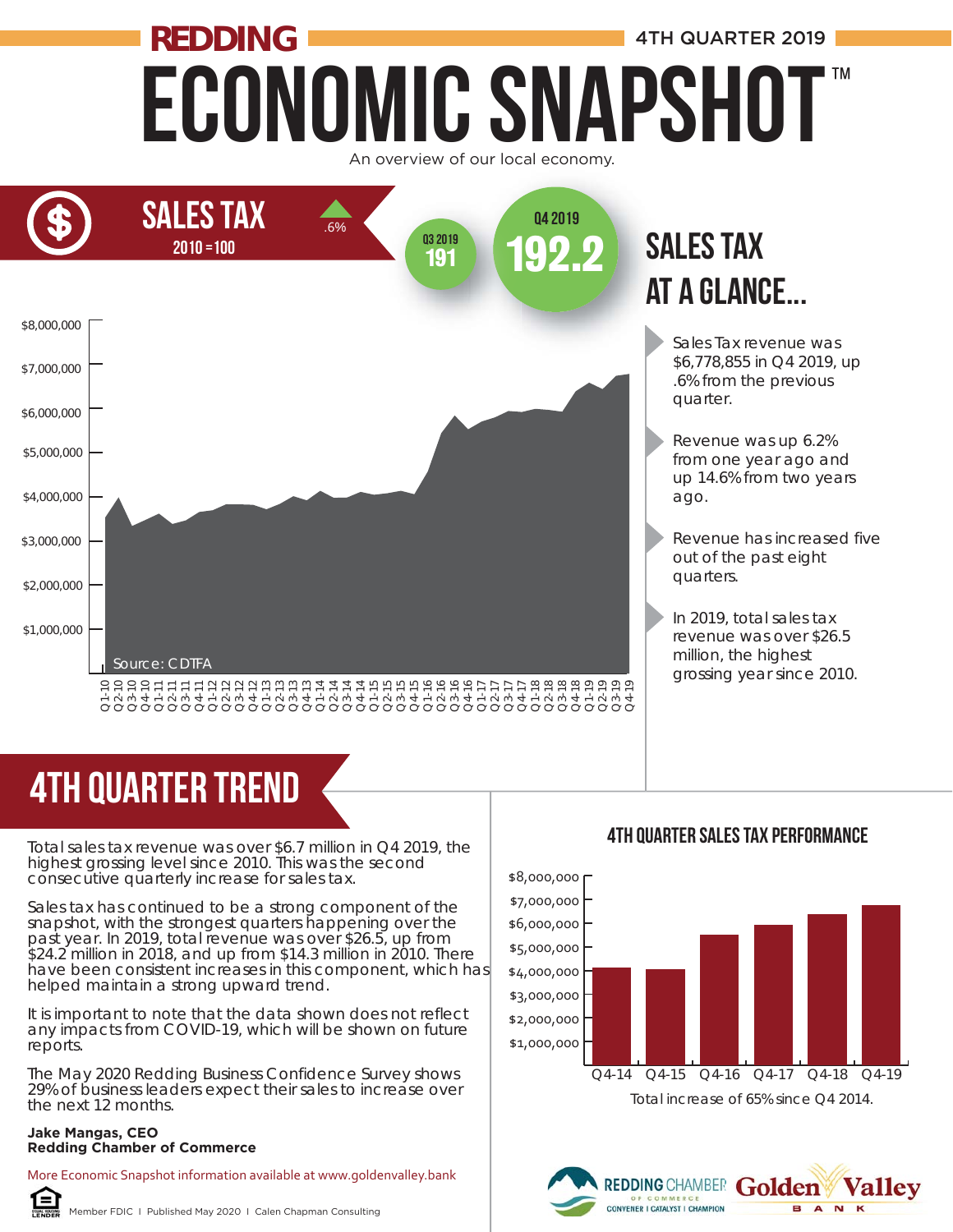### Economic Snapshot **REDDING ALL AND REDDING 4TH QUARTER 2019** An overview of our local economy. ™



# 4th quarter trend

Total valuation of permits issued was nearly \$38.4 million in Q4 2019, down 20.3% following the record high in the previous quarter.

New residential increased to 49% of all permits issued, up from 36% in the previous quarter. New commercial projects accounted for 14% of total valuation, down from 29% in the previous quarter.

Overall performance remained strong in Q4 2019. There were 1,179 total permits issued in Q4 2019, down from 1,209 in the previous quarter. There were 661 plans reviewed, up from 422, and there were 4,809 inspections completed, up from 4,426 in Q3 2019.

#### **Jake Mangas, CEO Redding Chamber of Commerce**

Œ

More Economic Snapshot information available at www.goldenvalley.bank

Member FDIC I Published May 2020 I Calen Chapman Consulting



Total value of building permits issued in Q4 2019 was \$38,391,683, down 20.3% from the previous quarter.

- Valuation was up 23.8% from a year ago and up 102.8% from two years ago.
- Total valuation was up 128.3% from the beginning of the tracking period.
- In 2019, total valuation of permits issued was over \$164.2 million, the highest grossing year since 2010.
	- There were 4,809 inspections in Q4 19, up from 4,426 in Q3 2019.



REDDING CHAMBER Golden

OF COMMERCE<br>CONVENER I CATALYST I CHAMPION

**Valley** 

**BANK**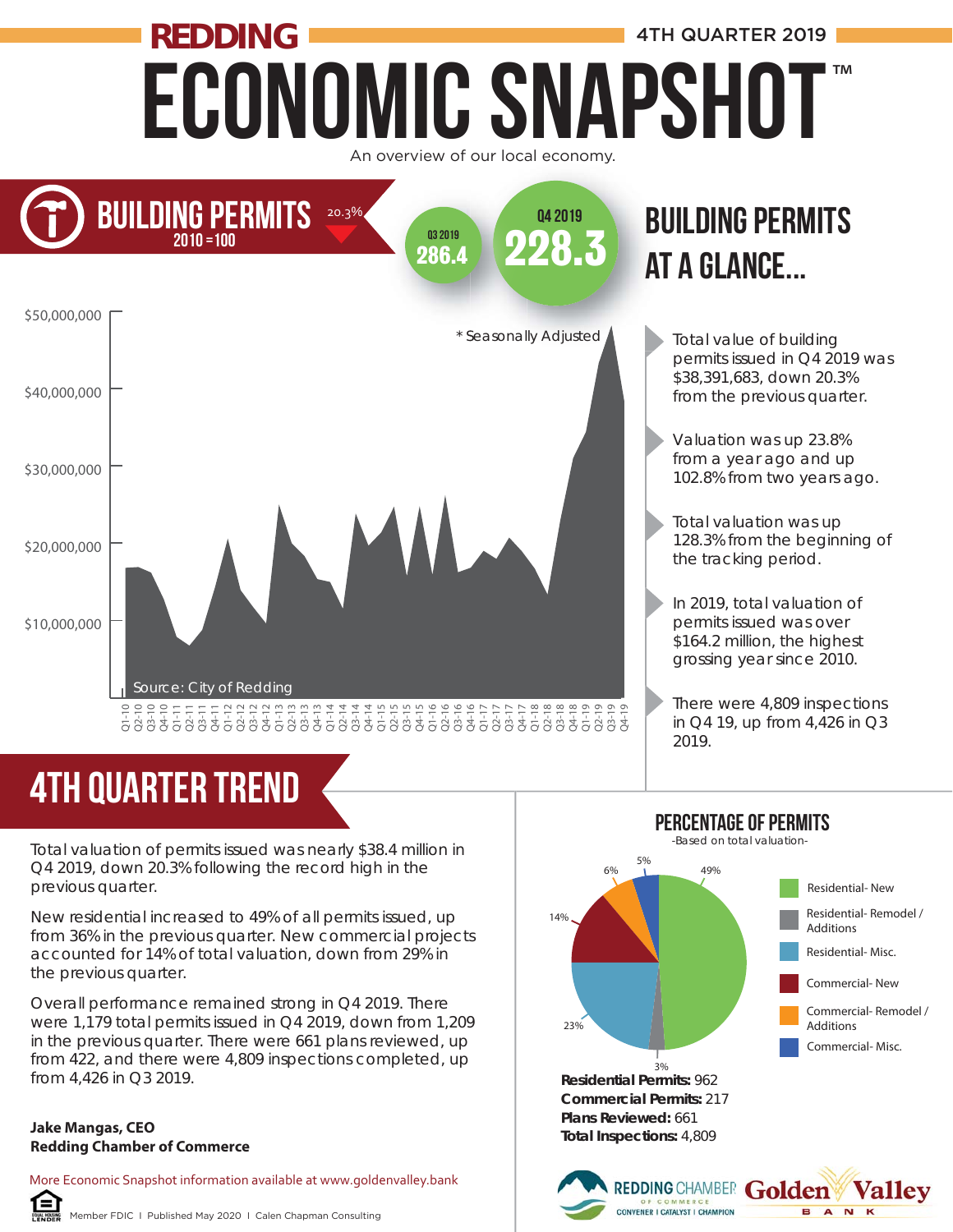### Economic Snapshot **REDDING ALL AND REDDING 4TH QUARTER 2019** An overview of our local economy. ™



# at a glance...

- Average home sales price in Q4 2019 was \$310,123, down 1.5% from the previous quarter.
- Current prices are up .2% compared to a year ago and up 4.2% compared to two years ago.
- Properties stayed on the market an average of 42 days, down from 43 days in the previous quarter and down from 49 days one year ago.
- There were 378 closed sales in Q4 2019, down from 438 closed sales in the previous quarter, and down from 418 closed sales one year ago.

# 4th quarter trend

The average home sales price was just over \$310k in Q4 2019, down for the third consecutive quarter.

Overall performance remained strong, although down from record highs in previous quarters. Compared to Q3 2019, there were 60 fewer closed sales and properties spent one less day on the market before selling. Compared to a year ago, there were 40 fewer sales and properties spent 7 fewer days on the market. **REDDING CHAMBER THE COMMONIT CHAMBER 1988**<br>
The average home sales price<br>
down for the third consecutive<br>
Overall performance remained<br>
record highs in previous quarte<br>
there were 60 fewer closed sal<br>
less day on the mark

Any impacts from COVID-19 are expected to show on future reports.

### **Jake Mangas, CEO**

More Economic Snapshot information available at www.goldenvalley.bank

#### 4th Quarter Performance -Average Sales Price-

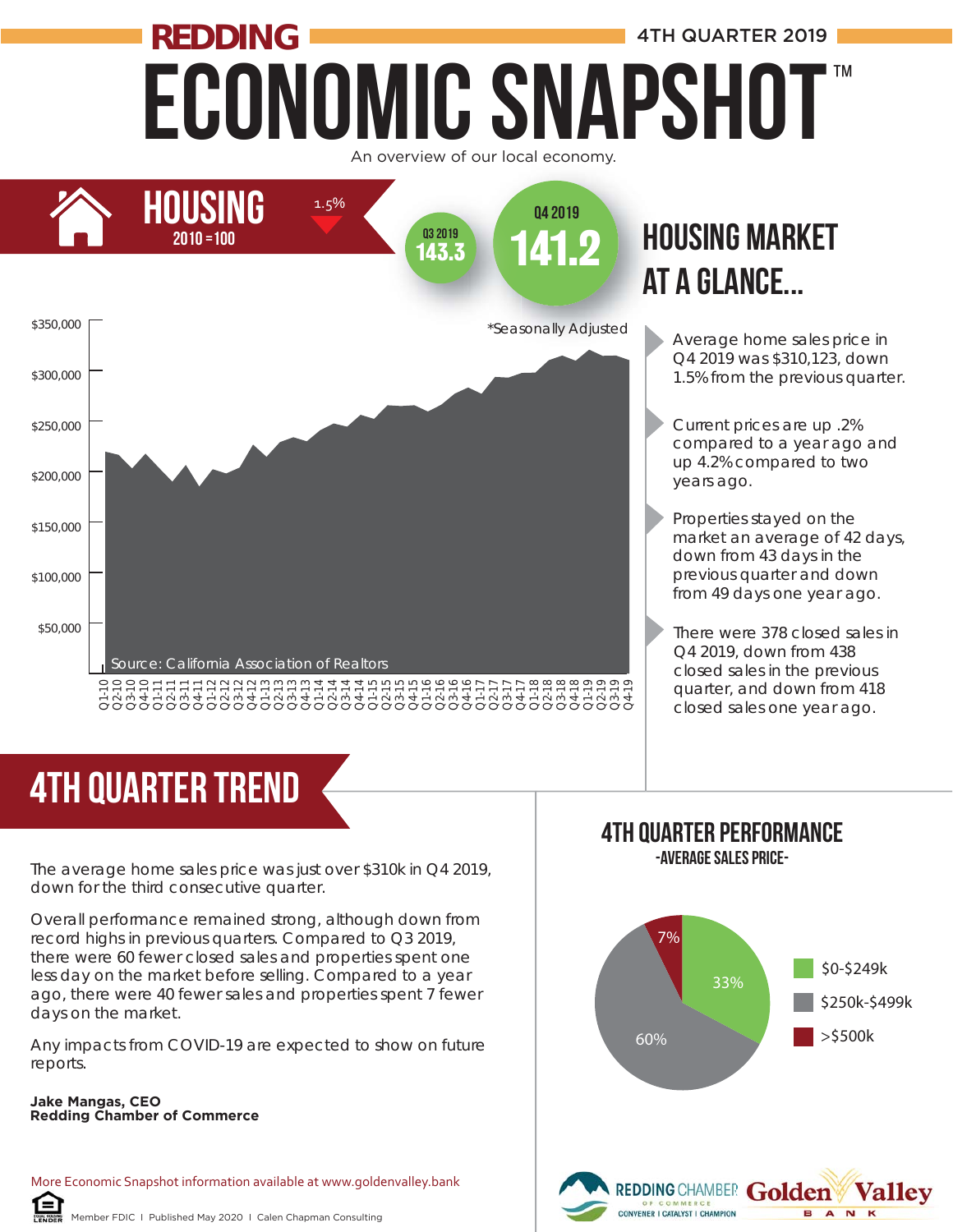### Economic Snapshot **REDDING ALL AND REDDING 4TH QUARTER 2019** An overview of our local economy. ™



# 4th quarter trend

TOT revenue was over \$1.5 million in Q4 2019, down for the third consecutive quarter following the record high in Q1 2019.

Transient Occupancy Tax revenue has maintained a strong upward trend since 2010, increasing a total of 75.5% since that time. In 2019, total revenue was over \$6.7 million, the highest grossing year since 2010. This was up from over \$5.8 million in 2018 and up from over \$3.6 million in 2010.

Minor fluctuations between quarters can be due to the occasional late payments before reporting, missed, or double payments. Overall, TOT remains a strong component of the Snapshot.

#### **Jake Mangas, CEO Redding Chamber of Commerce**

More Economic Snapshot information available at www.goldenvalley.bank



## \$500,000 \$1,000,000 \$1,500,000 \$2,000,000 Q4-14 Q4-15 Q4-16 Q4-17 Q4-18 Q4-19 Total increase of 44.1% since Q4 2014.

#### 4th Quarter Performance